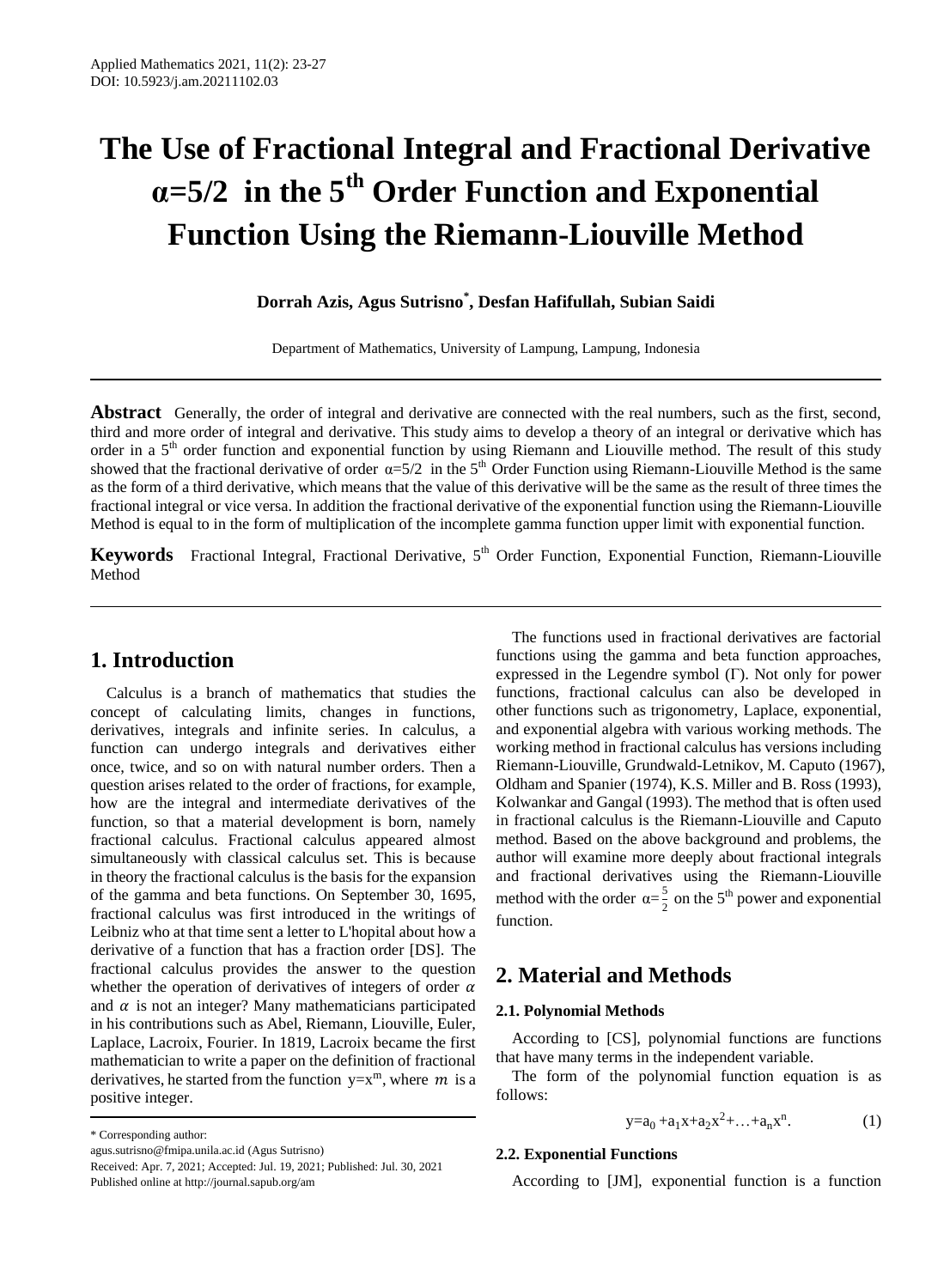with the independent variable being the power of a constant, inverse  $\ln$  is an exponential function and is represented by  $exp$  with the following definition:

$$
y=ln(x) \tag{2}
$$

with inverse

$$
x = e(y) \tag{3}
$$

## **2.3. Fractional Integral**

## **Definition 2.3**

According to [HR], based on its work, the fractional integral has various methods, such as Riemann, Liouville, Riemann-Liouville, Caputo and others. Fractional integrals are defined as follows:

$$
D_x^{\alpha}f(x) = \frac{1}{\Gamma(\alpha)} \int_c^x (x-t)^{\alpha-1} f(t) dt \alpha > 0.
$$
 (4)

if  $c=0$  in Equation (4), then the Riemann-Liouville fractional integral is obtained which is defined as:

$$
D_x^{\alpha}f(x) = \frac{1}{\Gamma(\alpha)} \int_0^x (x-t)^{\alpha-1} f(t) dt \alpha > 0.
$$
 (5)

According to [BN], for  $\alpha \ge 0$  and  $\beta \ge 0$ , fractional integral has the following properties:

$$
J^{\alpha}kf(x)=k J^{\alpha}f(x) \tag{6}
$$

$$
J^{\alpha}J^{\beta}f(x)=J^{\alpha+\beta}f(x) \tag{7}
$$

$$
J^{\alpha}J^{\beta}f(x) = J^{\beta}J^{\alpha}f(x). \tag{8}
$$

## **2.4. Fractional Derivative**

## **Definition 2.4**

According to [KM], the Riemann-Liouville fractional derivative is defined as:

$$
D_{x_0}^{\alpha}f(x) = \frac{d^n J^{n-\alpha}f(x)}{dx^n}
$$
 (9)

or

$$
D_{x_0}^{\alpha} f(x) = \frac{1}{\Gamma(n-\alpha)} \frac{d^n(\int_{x_0}^{x} (x+t)^{n-\alpha-1} f(t) dt)}{dx^n}
$$
(10)

with  $\alpha$  of any order, n-1  $\leq \alpha < n, n \in \mathbb{Z}^+$ ,  $x_0 < x$ ,  $x > 0$  and  $D^{\alpha}$  operator of the fractional derivative of order  $\alpha$ . The properties of the fractional derivative by [JG] is:

$$
1. Dn(af(x)) = a Dn(f(x))
$$
\n(11)

$$
2. D^{\alpha}(\text{af}(x)+\text{bf}(x)) = aD^{\alpha}f(x)+bD^{\alpha}f(x). \tag{12}
$$

The method used in this research is carried out by primary literature studies, namely developing theories that have been worked on by previous researchers, literature study, namely studying text books in the Mathematics Department library and the University of Lampung library, journals and internet access that support the research process.

The procedure in the Riemann-Liouville method is:

- 1. The form of the equation for the powers of five and the exponential.
- 2. Choose  $\alpha = \frac{5}{3}$  $\frac{3}{2}$  for the respective order integrals and derivatives.
- 3. Formulate fractional integrals and fractional derivatives in the quadrangle and exponential equation.
- 4. Perform operations for each term in the equation.
- 5. After obtaining the results of the integral and its derivatives substitute it to the initial equation form.
- 6. Replace the value in each of the equation variables with the number one (option).

## **3. Results and Discussion**

## **3.1. General Fractional IntegralForm of 5 th Order Function**  $\alpha$  Order

Fractional integral order  $\alpha$  from the polynomial function according to Riemann-Liouville can be stated as the multiplication form of gamma function and polynomial function. The general fractional integral form  $\alpha$  order with the polynomial function  $f(x)=x^m$  for  $\alpha>0$  and m>-1 is:

$$
D^{\alpha}f(x) = \frac{1}{\Gamma(\alpha)} \int_0^x (x-t)^{\alpha-1} f(t) dt
$$

$$
D^{\alpha}x^m = \frac{1}{\Gamma(\alpha)} \int_0^x (x-t)^{\alpha-1} t^m dt
$$

For example:

$$
u = \frac{t}{x} \Rightarrow t = ux
$$
 then  $du = \frac{dt}{x} \Rightarrow xdu = dt$ 

when  $t=0 \Rightarrow u=0, t=x \Rightarrow u=1$ 

So, the general form of fractional integral  $\alpha$  order from the polynomial function  $f(x) = x^m$  is:

$$
D^{\text{-}\alpha}x^m{=}\frac{\Gamma(m{+}1)}{\Gamma(\alpha{+}m{+}1)}x^{\alpha{+}m}.
$$

So that the fractional integral with  $\alpha$  order from the polynomial function which form is  $f(x)=x^m$  can be stated as a multiplication of gamma function and polynomial function which is stated in the Theorem 3.1.

## **Theorem 3.1**

Fractional integral with  $\alpha$  order from the polynomial function form of  $f(x)=x^m$  is

$$
D^{-\alpha}x^m = \frac{\Gamma(m+1)}{\Gamma(\alpha+m+1)}x^{\alpha+m} \tag{13}
$$

for  $\alpha > 0$ , m > -1 and x > 0.

## **3.2. General Fractional Integral Form of Exponential Function**  $\alpha$  Order

Fractional integral  $\alpha$  orderfrom the exponential function according to Riemann-Liouville can be stated as a multiplication of gamma function and polynomial function. The general form of fractional integral  $\alpha$  order with the exponential function  $f(x)=e^{ax}$  as follows:

$$
D^{-\alpha}e^{ax} = \frac{1}{\Gamma(\alpha)} \int_0^x (x-t)^{\alpha-1}e^{at} dt
$$

For example:

$$
u=x-t \Rightarrow t=x-u
$$
 then  $du=-dt \Rightarrow -du=dt$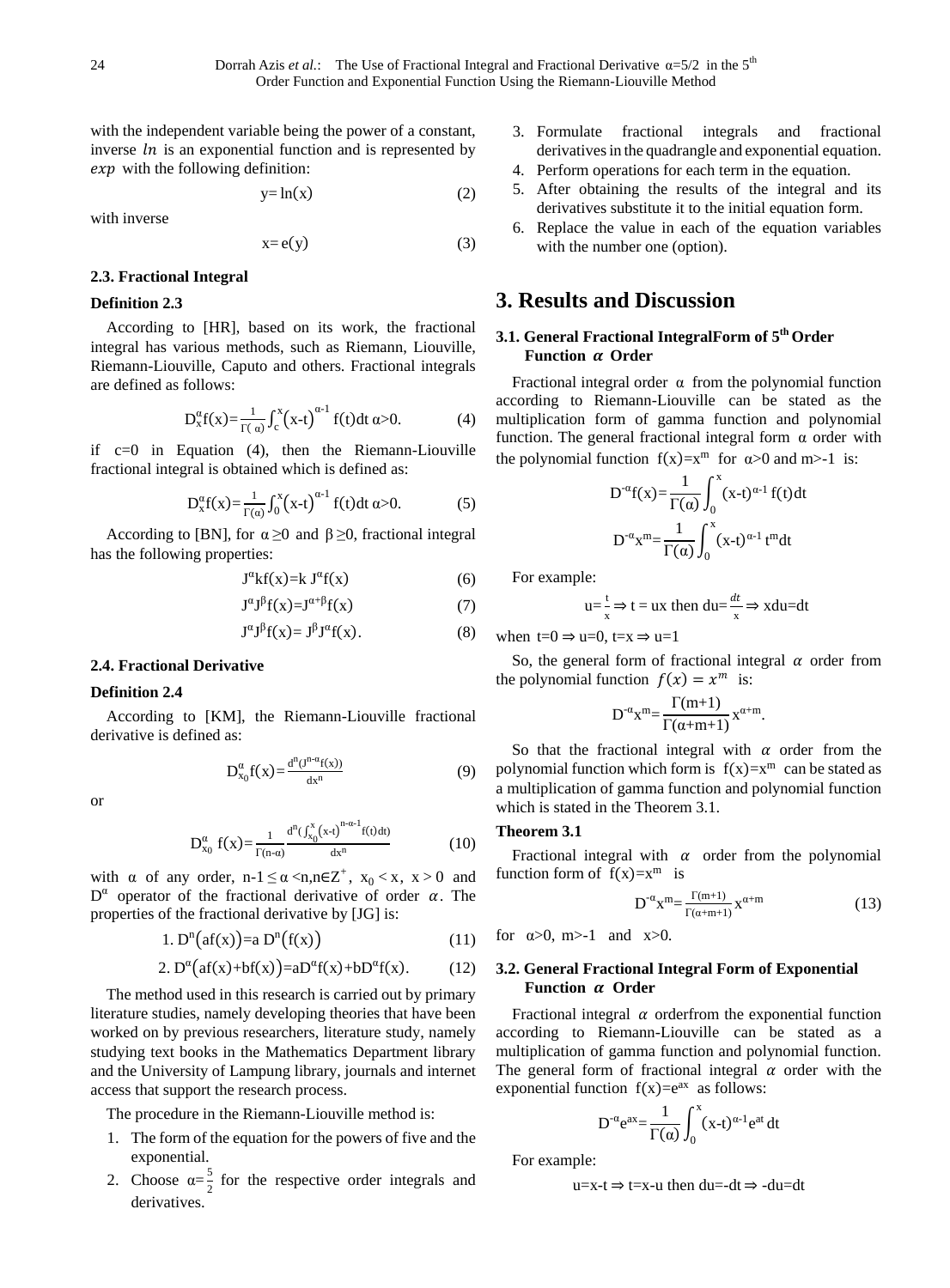when  $t=0 \Rightarrow u=x, t=x \Rightarrow u=0$ 

then the general form of fractional integral  $\alpha$  order with  $f(x)=e^{ax}$  is

$$
D^{-\alpha}e^{ax} = \frac{e^{ax}a^{-\alpha}}{\Gamma(\alpha)}\gamma(\alpha,ax).
$$

So that the fractional integral  $\alpha$  orderfrom the exponential function which form is  $f(x)=e^{ax}$  can be stated as a multiplication form of an incomplete gamma function with the exponential function which can be stated in the theorem 3.2.

## **Theorem 3.2**

Fractional integral  $\alpha$  orderfrom the exponential function form  $f(x) = e^{ax}$  is

$$
D^{-\alpha} e^{ax} = \frac{e^{ax} a^{-\alpha}}{\Gamma(\alpha)} \gamma(\alpha, ax)
$$
 (14)

for  $\alpha > 0$ ,  $a \in \mathbb{R}$ ,  $a \neq 0$  and  $x > 0$ .

Fractional derivative function can be define using the definition of function integration, assuming  $\alpha = n-u$  with  $0 < \alpha < 1$  and *n* is the smallest integer which is bigger than u, so that the derivative function with  $f(x)$  can be stated as:

$$
D^{\alpha} f(x)=D^{n}[D^{-\alpha} f(x)] \qquad (15)
$$

with  $\alpha$  is any order, n-1≤α <n, and n∈Z<sup>+</sup>. Therefore, will be analyzed the general form of fractional derivative  $5<sup>th</sup>$ order function and exponential function with  $\alpha$  order.

## **3.3. General Fractional Derivative Form of 5 th Order Function Order**

Assume that to find the fractional derivative  $f(x) = x^m \alpha$ order with m≥0. Based on equation (15) and Theorem 3.1, assumed that u=n- $\alpha$ , with  $0 < u < 1$  and  $n$  is the smallest integer larger than  $u$ , it means that  $n$  is the multiple order from that derivative. So that the definition will be:

$$
D^{\alpha} f(x)=D^{n}[D^{-\alpha}f(x)]
$$

Choose  $n=1$  and  $u=n-\alpha$ , then

$$
D^{\alpha} x^m = D^1[D^{-(1-\alpha)}x^m]
$$

By substituting equation (13) we get

$$
D^{\alpha} \ x^m = D^1 \left[ \frac{\Gamma(m+1)}{\Gamma(m+(1-\alpha)+1)} x^{m+1-\alpha} \right] = \frac{\Gamma(m+1)}{\Gamma(m+1-\alpha)} x^{m-\alpha}.
$$
 (16)

In equation (16), can be seen that the general form of fractional derivative is eligible for  $0 < \alpha < 1$  or this can be meant that the derivative is defined for the first one that matches with the boundary of the  $\alpha$  order. This is also applies for the other  $n$ , if we choose  $n=2$  then the boundary of the fractional derivative will be changed to  $1 < \alpha < 2$  which means that the value of this derivative will be the same with the result of the fractional integral two times or vice versa. So that the fractional integral with  $\alpha = \frac{5}{3}$  $\frac{3}{2}$  order from the polynomial function which form is  $f(x)=x^m$  can be made by choosing  $n=3$  so that  $2 < \alpha < 3$ , then

$$
D^\alpha\ x^m\!\!=\!\!D^3\!\!\left[D^{(3\text{-}\alpha)}\!x^m\right]
$$

By substituting equation (13) we get

$$
D^{\alpha} x^{m} = D^{3} \left[ \frac{\Gamma(m+1)}{\Gamma(m + (3-\alpha) + 1)} x^{m+3-\alpha} \right] = \frac{\Gamma(m+1)}{\Gamma(m-\alpha+3)} x^{m-\alpha+2}.
$$
 (17)

So that the fractional derivative  $\alpha = \frac{5}{3}$  $\frac{3}{2}$  order can be defined as the third form of derivative which means that the value of this derivative will be the same with the fractional integer three times or vice versa, then the fractional derivative can be stated as the form of multiplication of gamma function and polynomial function which is explained in the theorem 3.3.

#### **Theorem 3.3**

Fractional derivative α order from the polynomial function form of  $f(x)=x^m$  is

$$
D^{\alpha}x^{m} = \frac{\Gamma(m+1)}{\Gamma(m-\alpha+3)}x^{m-\alpha+2}
$$
 (18)

for m $\geq 0$ , 2< $\alpha$ <3 and x $>0$ .

## **3.4. General Fractional Derivative Form of Exponential Function**  $\alpha$  **Order**

Based on Theorem 3.2, the fractional derivative of order  $\alpha$  with  $n = 3$  of the exponential function of the form  $f(x)=e^{ax}$  is

$$
D^{\alpha} f(x)=D^{n}[D^{\alpha}f(x)]
$$

$$
D^{\alpha} e^{ax}=D^{3}[D^{(3-\alpha)}e^{ax}]
$$

by substituting equation (14), we obtained

$$
D^{\alpha} e^{ax} = \frac{a^{\alpha \cdot 3}}{\Gamma(3-\alpha)} D \quad [e^{ax} \gamma(3-\alpha,ax)]
$$

based on the specific value equation for the incomplete derivative of the gamma function i.e.

$$
\frac{d}{dx}(\gamma(\alpha,x)) = -\frac{d}{dx}(\Gamma(\alpha,x)) = x^{\alpha-1}e^{-x}
$$

then

$$
D^{\alpha} e^{ax} = \frac{a^{\alpha \cdot 3}}{\Gamma(3-\alpha)} D \left[ e^{ax} \Gamma(3-\alpha,ax) \right]
$$

$$
= \frac{a^{\alpha \cdot 2} e^{ax} \Gamma(3-\alpha,ax)}{\Gamma(3-\alpha)} - \frac{x^2}{\Gamma(3-\alpha)x^{\alpha}}.
$$

So that the fractional derivative of order  $\alpha = \frac{5}{3}$  $\frac{3}{2}$  can be interpreted as containing in the form of a third derivative, which means that the value of this derivative will be the same as the result of three times the fractional integral or vice versa, then the fractional derivative of the exponential function can be expressed in the form of multiplication of the incomplete gamma function upper limit with exponential function described in the following theorem:

#### **Theorem 3.4**

Fractional derivative  $\alpha$  order from the exponential function form of  $f(x)=e^{ax}$  is

$$
D^{\alpha} e^{ax} = \frac{a^{\alpha-2} e^{ax} \Gamma(3-\alpha,ax)}{\Gamma(3-\alpha)} - \frac{x^2}{\Gamma(3-\alpha)x^{\alpha}}
$$
(19)

for  $2 < \alpha < 3$ ,  $a \in \mathbb{R}$ , and  $x > 0$ .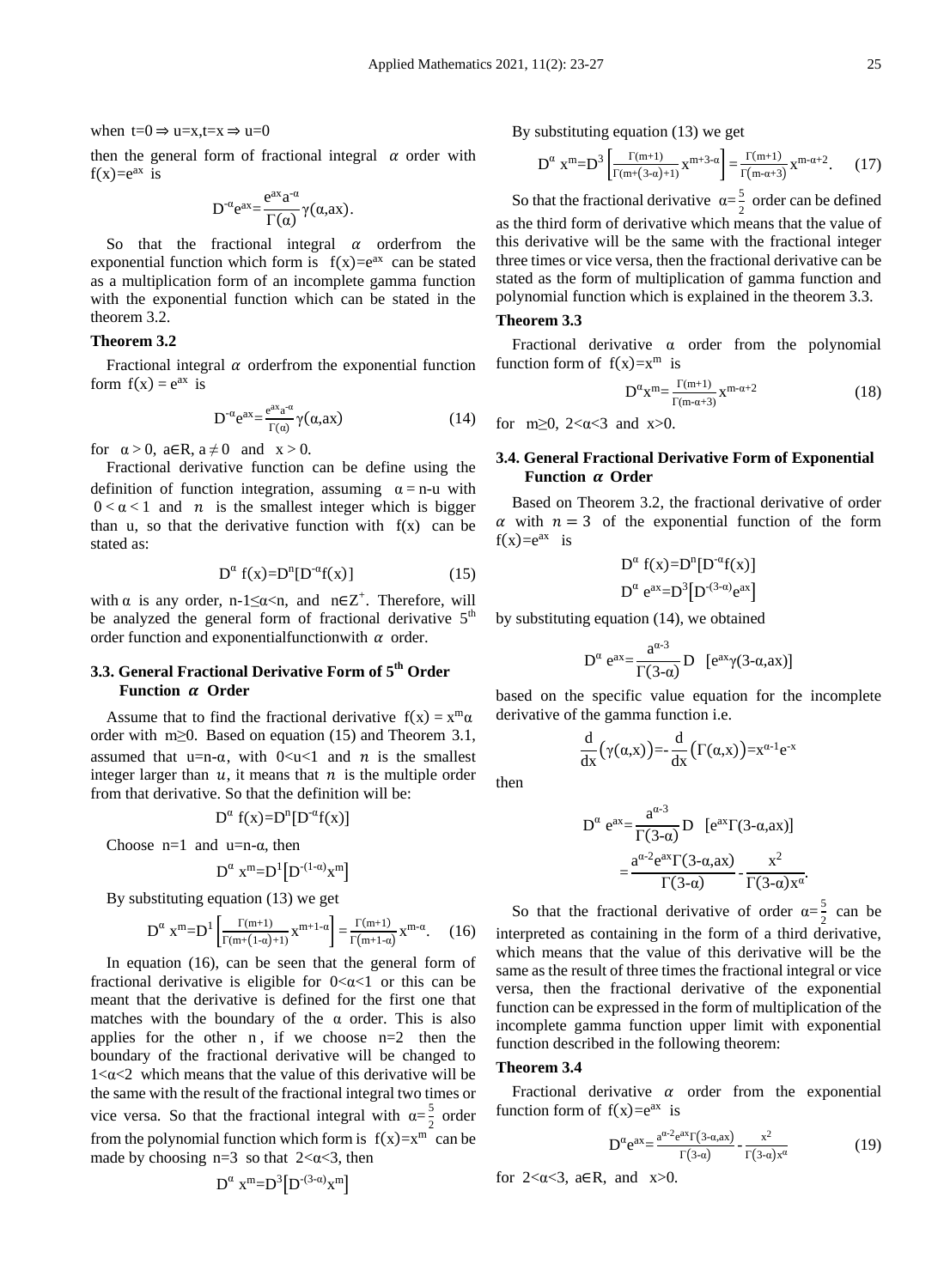# **3.5. Integral Fractional of 5 th Order Function and Exponential**  $\frac{5}{2}$  Order

Looking for the derivative of the function  $f(x) = x^m$  which is a 5<sup>th</sup> order function with  $f(x)=ax^0+bx^1+cx^2+dx^3+ex^4+fx^5 \alpha = \frac{5}{2}$  $\frac{5}{2}$  order as follows:

$$
D^{\frac{5}{2}}x^{0} = \frac{1}{\Gamma(\frac{5}{2})} \int_{0}^{x} (x-t)^{\frac{5}{2}-1} t^{0} dt
$$

for example:

$$
t=xu \Rightarrow dt=xdu
$$

$$
t=0 \Rightarrow u=0, t=x \Rightarrow u=1
$$

then

$$
D^{\frac{5}{2}}x^{0} = \frac{1}{\Gamma(\frac{5}{2})}\int_{0}^{x} (x-t)^{\frac{5}{2}-1} t^{0} dt = \frac{1}{\Gamma(\frac{5}{2})}\int_{0}^{x} (x-xu)^{\frac{5}{2}-1} x du = \frac{8}{15}\sqrt{\frac{x^{5}}{\pi}},
$$

in the same way, the fractional integral of each term is obtained by

$$
D^{\frac{5}{2}}x^{1} = \frac{16}{105} \sqrt{\frac{x^{7}}{\pi}}, D^{\frac{5}{2}}x^{2} = \frac{64}{945} \sqrt{\frac{x^{11}}{\pi}}, D^{\frac{5}{2}}x^{3} = \frac{384}{10395} \sqrt{\frac{x^{7}}{\pi}},
$$
  

$$
D^{\frac{5}{2}}x^{4} = \frac{3072}{135135} \sqrt{\frac{x^{7}}{\pi}}, D^{\frac{5}{2}}x^{5} = \frac{30720}{2027025} \sqrt{\frac{x^{7}}{\pi}}
$$

Choose  $a,b,c,d,e,f,x=1$ , then we get

$$
D^{\frac{5}{2}}\sum_{m=0}^{5} x^{m} = \frac{111.928}{135.135\sqrt{\pi}}.
$$

Next, looking for the fractional integral with the order  $\alpha = \frac{5}{2}$  $\frac{5}{2}$  from the exponential function  $f(x)=e^{ax}$  as follows:

$$
D^{\frac{5}{2}}e^{ax} = \frac{e^{ax}a^{\frac{5}{2}}}{\Gamma(\frac{5}{2})}\gamma(\frac{5}{2},ax) = \frac{4e^{ax}}{3}\sqrt{\frac{1}{a^5\pi}}\gamma(\frac{5}{2},ax)
$$

Choose any  $a=-1$  for obtain

$$
D^{\frac{5}{2}}e^{-x} = \frac{4e^{-x}}{3} \sqrt{\frac{1}{-\pi}} \gamma \left(\frac{5}{2}, -x\right).
$$

# **3.6. Derivative Fractional 5 th Order Function and Exponential**  $\frac{5}{2}$  Order

Looking for the derivative of the function  $f(x)=x^m$  which is a 5<sup>th</sup> order function with  $f(x)=ax^0+bx^1+cx^2+dx^3+ex^4+fx^5$ orde  $\alpha = \frac{5}{3}$  $\frac{3}{2}$  as follows:

$$
D^{\frac{5}{2}}x^{0} = \frac{d}{dx} \left[ \frac{1}{\Gamma(\frac{1}{2})} \int_{0}^{x} (x-t)^{\frac{1}{2}} dt \right]
$$

for example:

$$
t{=}xu \Rightarrow dt{=}xdu
$$

and

$$
t=0 \Rightarrow u=0, t=x \Rightarrow u=1
$$

then

$$
D^{\frac{5}{2}}x^{0} = \frac{d}{dx} \left[ \frac{1}{\Gamma\left(\frac{1}{2}\right)} \int_{0}^{x} (x-t)^{-\frac{1}{2}} dt \right] = \frac{d}{dx} \left[ \frac{1}{\Gamma\left(\frac{1}{2}\right)} x^{\frac{1}{2}} \beta\left(\frac{1}{2}, 1\right) \right] = \sqrt{\frac{1}{\pi x}}
$$

In the same way, you get the fractional derivative of each term

$$
D^{\frac{5}{2}}x^{1} = 2\sqrt{\frac{x^{1}}{\pi}}, D^{\frac{5}{2}}x^{2} = \frac{8}{3}\sqrt{\frac{x^{3}}{\pi}}, D^{\frac{5}{2}}x^{3} = \frac{16}{5}\sqrt{\frac{x^{5}}{\pi}},
$$
  

$$
D^{\frac{5}{2}}x^{4} = \frac{128}{35}\sqrt{\frac{x^{7}}{\pi}}, D^{\frac{5}{2}}x^{5} = \frac{256}{63}\sqrt{\frac{x^{5}}{\pi}}
$$

Choose a,b,c,d,e,f,x=1, then

$$
D^{\frac{5}{2}} \sum_{m=0}^{5} x^{m} = \frac{21.945}{1.323\sqrt{\pi}}.
$$

Next, looking for the fractional derivative with the order  $\alpha = \frac{5}{2}$  $\frac{5}{2}$  from the exponential function  $f(x)=e^{ax}$  as follows:

$$
D^{\alpha} e^{ax} = \frac{a^{\alpha - 2} e^{ax} \Gamma(3 - \alpha, ax)}{\Gamma(3 - \alpha)} - \frac{x^2}{\Gamma(3 - \alpha)x^{\alpha}}
$$
  
\nThus  $D^{\frac{5}{2}} e^{ax} = \sqrt{\frac{a}{\pi}} e^{-\Gamma(\frac{1}{2}, ax)} - \sqrt{\frac{1}{\pi x}}$   
\nChoose any  $a = -1$ , we get  
\n
$$
D^{\frac{5}{2}} e^{-x} = \sqrt{\frac{-1}{\pi x} \Gamma(\frac{1}{2}, -x)} - \sqrt{\frac{1}{\pi x}}.
$$

## **4. Conclusions**

We can conclude that the fractional derivative of order  $\alpha = \frac{5}{2}$  $\frac{5}{2}$  in the 5<sup>th</sup> Order Function using Riemann-Liouville Method is the same as the form of a third derivative, which means that the value of this derivative will be the same as the result of three times the fractional integral or vice versa. In addition the fractional derivative of the exponential function using the Riemann-Liouville Method is equal to in the form of multiplication of the incomplete gamma function upper limit with exponential function.

## **REFERENCES**

- [1] Badruzzaman, F.H., Nahar, J., dan Johansyah, M.D. 2017 [BN]. Analisis Turunan dan Integral Fraksional Fungsi Pangkat Tigadan Fungsi Eksponensial. *Jurnal Matematika*. 16(2): 1-9.
- [2] Conte, S.D. 1980 [CS]. *Dasar-Dasar Analisis Numerik Suatu Pendekatan Algoritma.* Edisi ketiga. Erlangga, Jakarta.